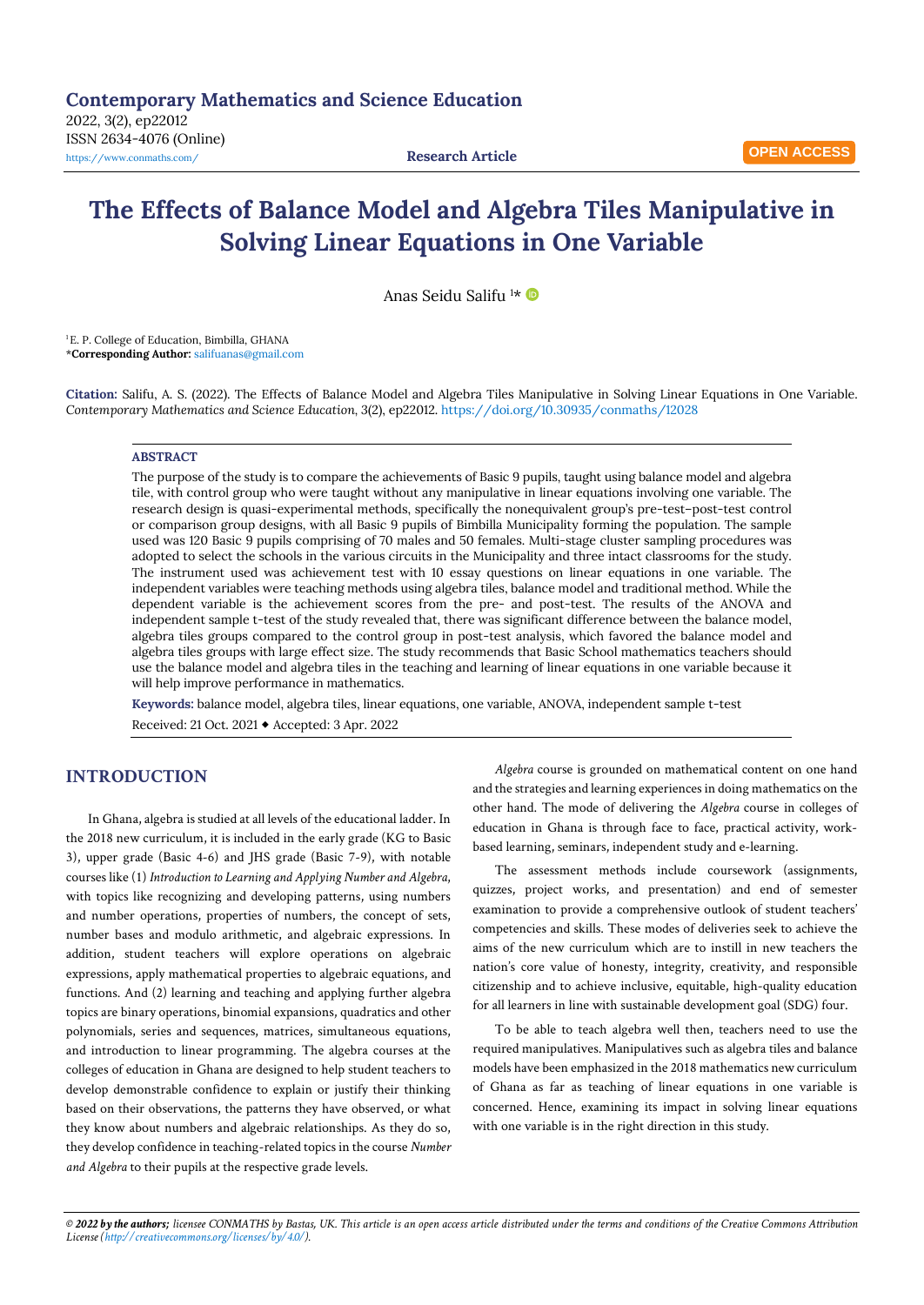

**Figure 1.** Balance model displaying x+3=7

# **LITERATURE REVIEW**

According to Dugopolski (2006), linear equation in one variable is defined as an equation that can be written in the form of " $ax+b=c$ ". where "a", "b", and "c" are real numbers and "a≠0". Learning and solving linear equations problems is so significant that it has become prerequisite to the study of algebra (Dugopolski, 2002). A good grasp of linear equation help improves pupils' performance in application of sets (two set problems), powers of numbers, numeration systems, plane geometry, polygons, and many more mathematical topics (Mathematical Sciences Education Board, 1998).

Cass et al. (2003) posit that manipulative can be described as concrete objects that learners can physically assemble or use in a way to denote several mathematical relationships. They also see manipulatives as apparatuses that enable learning of a new mathematical skill a real process. Teachers purchase ready-made materials from stores or prepare the manipulatives themselves, or sometimes allow pre-service teachers to prepare them as part of their portfolio building for grades or marks in colleges of education in Ghana. Manipulatives can be both concrete and virtual. Swan and Marshall (2010) have stated that "a mathematics manipulative material is an object that can be handled by an individual in a sensory manner during which conscious and unconscious mathematical thinking will be fostered" (p. 14). Some examples of mathematics manipulatives are as follows: cuisenaire rods, tangrams, geoboards, pattern blocks, algebra tiles, balance model, fraction strips, and base-ten blocks. According to Heddens (1986), Picciotto (1998) and Sebesta and Martin (2004), student benefits from the use of manipulatives, as follows:

- 1. Verbalizing mathematical thinking,
- 2. Discussing mathematical ideas and concepts,
- 3. Relating real-world situations to mathematical symbolism
- 4. Working collaboratively,
- 5. Thinking divergently to find a variety of ways to solve problems,
- 6. Expressing problems and solutions using a variety of mathematical symbols,
- 7. Making presentations,
- 8. Taking ownership of their learning experiences, and
- 9. Gaining confidence in their abilities to find solutions to mathematical problems using methods that they come up with themselves without relying on directions from the teacher.

Vlassis (2002) explained that balance model is a balance comprising of a lever with two equal arms and a pan suspended from each other. A balance model is also known as balance scale or beam balance. Its operation depends on pull of gravity used to compare weights, not masses. The unknown mass is put in one pan and standard masses are



**Figure 2.** Algebra tiles

then added to the other pan until the beam is as close to equilibrium as possible. Again, Vlassis (2002) posits that a linear equation is comparable to a balance model in which the left-hand side is equal in value to the right-hand side. **Figure 1** depicts a picture of balance model displaying x+3=7.

For equality to be ensured, whatever is done to one side must be replicated to the other side. Vlassis (2002) further indicated that balance model has proven to be very effective in helping pupils comprehend the equality between both sides of an equation.

Algebra tiles are two-dimensional shapes that are used to represent constants and variables. Algebra tiles are made up of four different colors with yellow, blue, green and red. Yellow, blue, and green represents positives tiles, while red only represents negative tiles. "Algebra tiles usually come with a small square, an oblong rectangular strip, and a larger square. The tiles are purposely designed so that the side length of the larger square is not an integral multiple of the side length of the smaller square" (Chappell & Strutchens, 2001, p. 20). The various algebra tiles are shown above in **Figure 2**.

This concrete representation uses an area model. The area of the small square with dimensions 1 by 1 is 1 square unit; the rectangle has dimensions 1 by *x* and an area of *x* square unit; and the large square has dimensions *x* by *x* and an area of *x* 2 square unit. Several mathematical processes can be understood and also help students visualize (Brahier, 2016), integer operations and evaluating equations and expressions (Chappell & Strutchens, 2001) with algebra tiles. It also assists teachers to guide their students to make connections between the manipulative and abstract idea it is representing (Chappell & Strutchens, 2001). Algebra tiles can be used throughout algebra instruction to teach students the following concepts; adding, subtracting, multiplying and dividing integers, completing the square, factoring, and distributive property can be taught by using algebra tiles (Leitze & Kitt, 2000).

In a study by White (2012), it was found that there were no significant difference post-test scores of the two sub groups (lowachieving control versus low-achieving experimental, high-achieving control versus high achieving experimental) with 145  $7^{\rm th}$  grade students using hands-on learning and manipulatives. The study used a quasiexperimental non-equivalent control-group as the design. Similarly, a study that was conducted by Palabiyik and Akkus (2011) also revealed no significant difference between the groups in terms of procedural algebra achievement and attitudes towards mathematics, when they conducted that study to determine the effects of pattern based and nonpattern based algebra instruction on 7<sup>th</sup> grade students' algebraic thinking and attitude towards mathematics. The experimental group used algebra tiles, matchstick and pattern blocks as manipulatives while the control group had the regular instruction without any manipulative.

However, there are other studies that favored students without the use of manupulatives. For instance, Magruder (2012) study that used embedded quasi-experimental mixed methods research to figure out differences between control group and two experimental groups that used concrete and virtual manipulatives in solving simple linear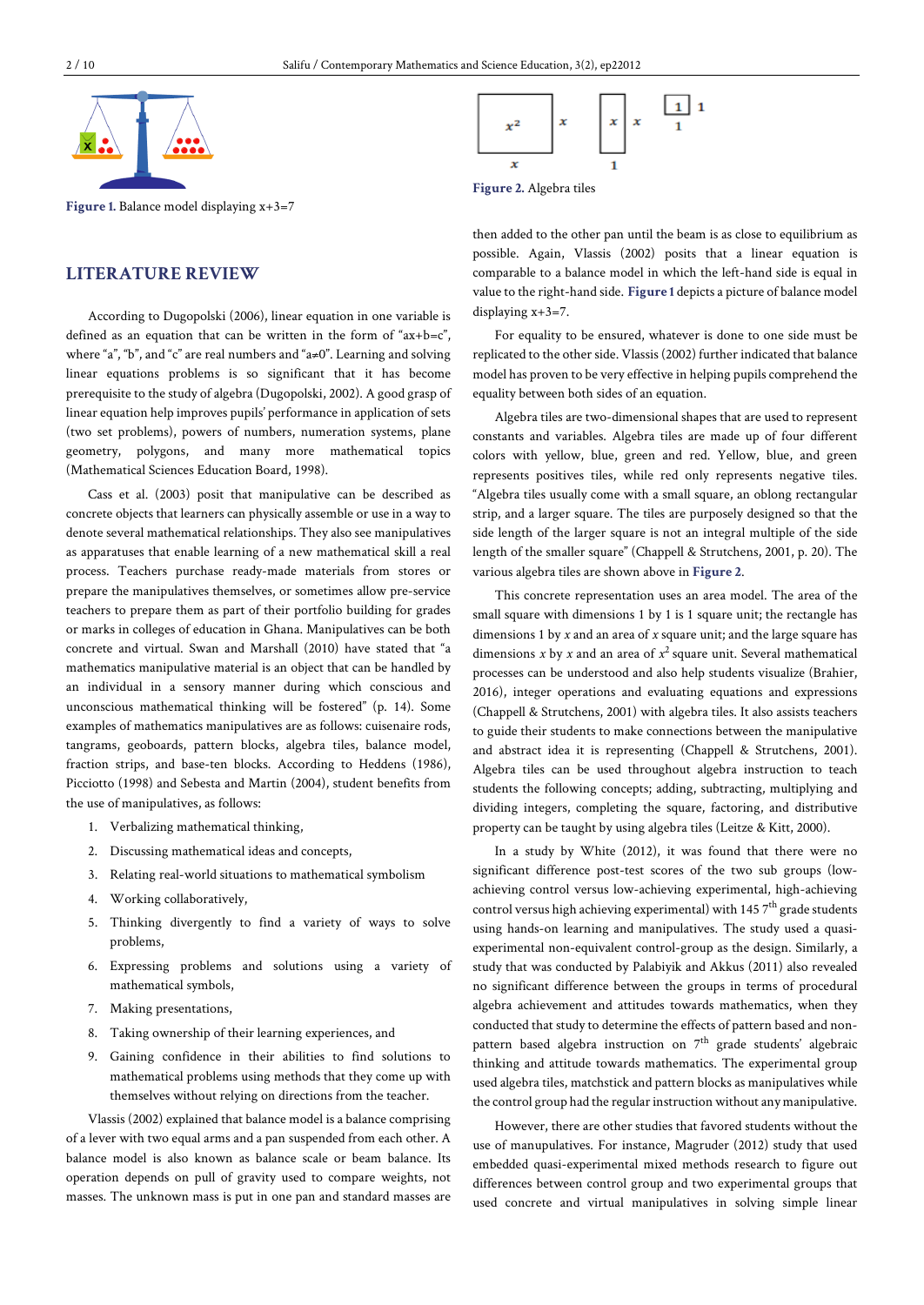equations. Also, the study examined unique benefits and drawbacks associated with each manipulative. The finding indicates a statistically significant difference in favor of the control group because the experiment used a lot of time to operate the manipulative. The sample used was 60 students: 20 in the control group, 20 in the virtual group, and 20 in the concrete group.

On the other hand, there are also studies that favored the experimental groups using manipulatives. Aburime (2007) studied for instance that lasted for 10 weeks and used 287 high school students as the sample size revealed that there was a significant difference in students using mathematics manipulatives. Aburime (2007) used six experimental groups (manipulatives) and six control groups (no manipulatives). The study used mathematics achievement pre- and post-tests to collect the data from the groups. Also, Battle's (2007) quantitative research study used a sample of 16 low-achieving students; eight each for control group and experimental group. The purpose was to determine if manipulatives would increase math grades of the students. The study found that students taught addition and subtraction with counters performed better than those taught without manipulatives in the pre-test–post-test design. In another study by Ogg (2010) that used 12  $5<sup>th</sup>$  grade students as participants undertook a pretests and posttests with and without the use of manipulatives and the results favored the manipulative use. Similarly, Gurbuz's (2010) analysis revealed that activity-based instruction was more effective than traditional method in students learning about probability, when a sample of 25 each for the treatment and control were used. The study used quasi-experimental to examine the effects of activity-based instruction and traditional based instruction on fifth-grade students. Furthermore, Doias (2013) used 44 students as the sample: 22 each in the experimental group and control groups with mixed methods approach to explore the effects of manipulatives (concrete and virtual) with a  $7^{\text{th}}$  grade on addition and subtraction of fractions. She found that the blend of concrete manipulatives with virtual manipulatives enhances students' achievements over the control group without manipulatives.

In another development, Larbi (2011) study with algebra tiles as the manipulatives for the experiment group, when she sought to investigate the effect of algebra tiles on students' performance in algebra. Her study used two intact classes from two different schools for the research which lasted three weeks. The analysis revealed that there was significant difference between the two groups. The group that received instruction using algebra tile outperformed their counterparts without the tiles. It was concluded that the use of manipulative promote student understanding in the learning of mathematics. Also, Akkus (2004) conducted a study to determine the effects of multiple representationsbased instructions using experimental research design study with 131, seventh grade students as the sample. The study focused on algebra performance, attitudes toward mathematics, and representation preference. The study used two experimental groups and two control groups who received multiple representations-based instruction and regular instruction respectively. The experimental groups used algebra tiles, balance, pattern blocks, marbles, cartoons, cotton buds, and activity sheets as the manipulative. The results from the study showed that students in the experimental group achieved higher algebra performance than students who took traditional instruction. It also revealed that visualization approach not only affected the students' attitudes towards mathematics but also affects their mathematics achievement positively in Kog and Baser (2012) study. The purpose of

the study was to examine the effects of visualization approach on the  $8^{\rm th}$ grade students in a pretest-posttest experimental. The experimental group was taught with the help of visualization approach used algebra tiles, computer-assisted visual materials, concept cartoons, metaphors, and activity sheets while the control group took traditional instruction approach.

Also, Gurbuz and Toprak (2014) concluded that activity-based instruction was more effective than regular instruction when 58  $7^{\text{th}}$ grade students were used as the sample when the students wrote both pre and posttest. The experimental group used activity-based instruction using balance, counters and algebra tiles as the manipulatives while control group had regular. The purpose of their study was to design, implement and evaluate activities that enable  $7^{\rm th}$ grade students to make transition from arithmetic to algebra.

Atteh et al.'s (2017) study used a sample of 30 junior high school pupils whose purpose was to use the balance model approach as intervention to enhance students' conceptual understanding in the principles of solving linear equations in one variable. The descriptive analysis of the tests' results showed that the use of the balance model in linear equations improves students' understanding of the principles of solving linear equations in one variable. The results also showed that there was improvement in the students' academic achievements.

Likewise, Amoako's (2013) study examined whether the application of the balance model could improve students' conceptual understanding in the principles of solving linear equations in one variable. His study used 30 pupils of Buasi Roman Catholic Junior High School as the sample. The instruments used were pretest, posttest and interview to collect the data. From the descriptive statistics in his study, it revealed that the use of the balance model in teaching and learning of linear equations improves pupils' understanding of the principles of solving linear equations in one variable in post-test.

Fiakumah's (2012) study investigated whether the beam balance model could assist diploma in basic education students of St. Francis College of Education, Hohoe to improve on their conceptual knowledge of linear inequalities in one variable with sample size of 40. The instrument used in his research was achievement pre and post-test. The findings of his study revealed that there has been a drasticimprovement in the students' achievement in post-test as compared to pre-test in linear inequalities in one variable using the beam balance model.

Larbi and Okyere (2014, 2016) examined the efficacy of using algebra tile manipulatives in junior high school students with a sample of 56 students from two schools purposely selected divided into experimental and the control group. The experimental group was taught using algebra tiles whilst the control group was taught using the traditional approach over a period of four weeks. The results indicate that the experimental group out- performed their counterparts in the control group significantly and also improved students thinking process as they solved problems in algebra. Similarly, Saraswati et al.' (2016) study entitled "supporting students' understanding of linear equations with one variable using algebra tiles" investigated one variable using algebra tiles combined with balancing method, which consists of three phases, namely preliminary design, teaching experiment and retrospective analysis. The approach used was design research. The findings are that algebra tiles could enhance students' understanding in solving linear equation with one variable. The study concluded that the use of algebra tiles can minimize the common mistakes.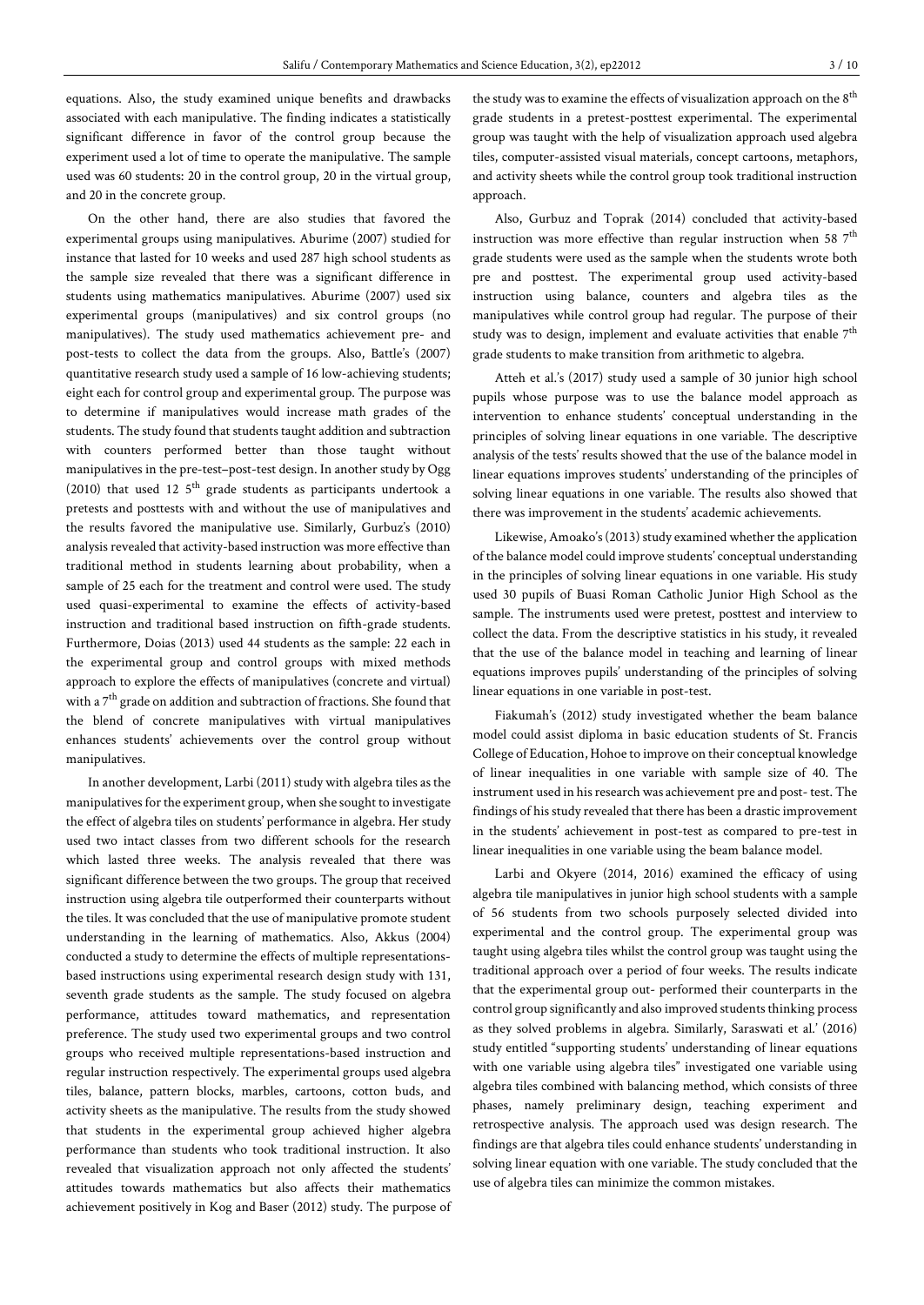# **Statement of the Problem**

The performance of pupils in basic education certificate examination in the Nanumba North Municipality in mathematics is very poor. The pupils' performance at external examination is not encouraging. This is supported by WAEC (2011), which indicated that majority of the pupils could not solve questions on linear equation in one variable and those who tried exhibited little or no understanding of the principles of solving linear equations. Also, Brizuela and Schliemann's (2004) study revealed that pupils were not able to solve linear equation problems in one variable. Johnson (1993) and Mereku (2001) concluded that the poor performance in linear equation in one variable is as a result of the less usage of the manipulative materials to teach linear equation in one variable. This poor performance might be attributed to pupils not taught linear equations in one variable by using a manipulative material. Also, as link tutor of E.P. College of Education, Bimbilla my regular visit to schools for pre-service teachers' supervision revealed that some of regular teachers do not use manipulatives in teaching mathematics at the basic level.

To address this poor performance, previous studies (Aburime, 2007; Akkus, 2004; Atteh et al., 2017; Battle, 2007; Doias, 2013; Kog & Baser; 2012; Larbi, 2011; Larbi & Okyere, 2016; Magruder, 2012; Ogg, 2010; Saraswati et al., 2016) suggested the use of concrete manipulative in teaching mathematics, because those studies have advance the argument that the use of manipulative enhance students' performance and also increase pupils' positive attitude to mathematics. With these benefits some teachers do not still use manipulative with the view that manipulative waste time and hence resort to teaching without manipulative. The gap identified is that there is no single study in the Nanumba North Municipality comparing students with manipulative use and those who do not use manipulative in teaching linear equation with one variable especially using balance model and algebra tiles as manipulative. Therefore, this present study sought to investigate Basic 9 pupils who use balance model and algebra tiles manipulative compared to those who do not use any manipulative in linear equations in one variable with three basic schools in the Nanumba North Municipality.

#### **Theoretical Framework: Constructivism**

This study is based on the constructivist learning theory, which traces its origin to cognitive scientists like Jean Piaget, John Dewey, Jerome Bruner, and Vygotsky among others. Constructivist teaching is based on the belief that learning occurs as learners are actively engage in task rather than being passively receiving information. Learning is facilitated by social interaction between teacher and learners in a purely democratic environment. With such an environment learners learning depends on learner's previous experiences as well as knowledge, thus learning is viewed as reorganization of prior conceptual schemas. Through interaction with the physical situations, or concrete objects, a child's physical experience accumulates and he is able to conceptualize, think creatively and logically. In constructivist approach activities are interactive and student centered, learners are also encouraged to be responsible and autonomous. Constructivists' teaching promotes independent learners who are critical thinking and are motivated. In Constructivism, mathematics learning is viewed as the development of ideas, processes, and understanding in a social setting. This suggest that mathematics teachers who are teaching at the basic level are required to incorporate in their teaching any concrete manipulative that will help learners relate mathematics to the real-life situations and give pupils

appropriate hands-on activities that will discourage rote-learning, purely declarative knowledge, and memorizing facts, theorems, formulas, and algorithms.

# **Purpose of the Study**

The purpose of this study is to compare the achievements of Basic 9 pupils taught using balance model and algebra tile with control group who did not use any manipulative in linear equations involving one variable.

### **Objectives of the Study**

This study aims at examining the effectiveness of using algebra tiles and balance model in teaching linear equations in one variable by the research assistants.

#### **Research Questions**

- 1. What difference exists if any, in Basic 9 pupils' pre-test achievements among the balance model, algebra tiles, and the control groups?
- 2. What difference exists if any, in Basic 9 pupils' post-test achievements among the balance model, algebra tiles, and the control groups?
- 3. What difference exists if any, in Basic 9 pupils' post-test achievements between the balance model and the control groups?
- 4. What difference exists if any, in Basic 9 pupils' post-test achievements between the algebra tiles and the control groups?
- 5. What difference exists if any, in Basic 9 pupils' post-test achievements between the algebra tiles and the balance model groups?
- 6. What difference exists if any, in Basic 9 pupils' pre-test and post-test achievements of the balance model group?
- 7. What difference exists if any, in Basic 9 pupils' pre-test and post-test achievements of the algebra tiles group?

#### **Research Hypotheses**

- 1. There is no significance difference in Basic 9 pupils' pre-test achievements among the balance model, algebra tiles, and the control groups?
- 2. There is no significance difference in Basic 9 pupils' post-test achievements among the balance model, algebra tiles, and the control groups?
- 3. There is no significance difference in Basic 9 pupils' post-test achievements between the balance model and the control groups?
- 4. There is no significance difference in Basic 9 pupils' post-test achievements between the algebra tiles and the control groups?
- 5. There is no significance difference in Basic 9 pupils' post-test achievements between the algebra tiles and the balance model groups?
- 6. There is no significance difference in Basic 9 pupils' pre-test and post-test achievements of the balance model group?
- 7. There is no significance difference in Basic 9 pupils' pre-test and post-test achievements of the algebra tiles group?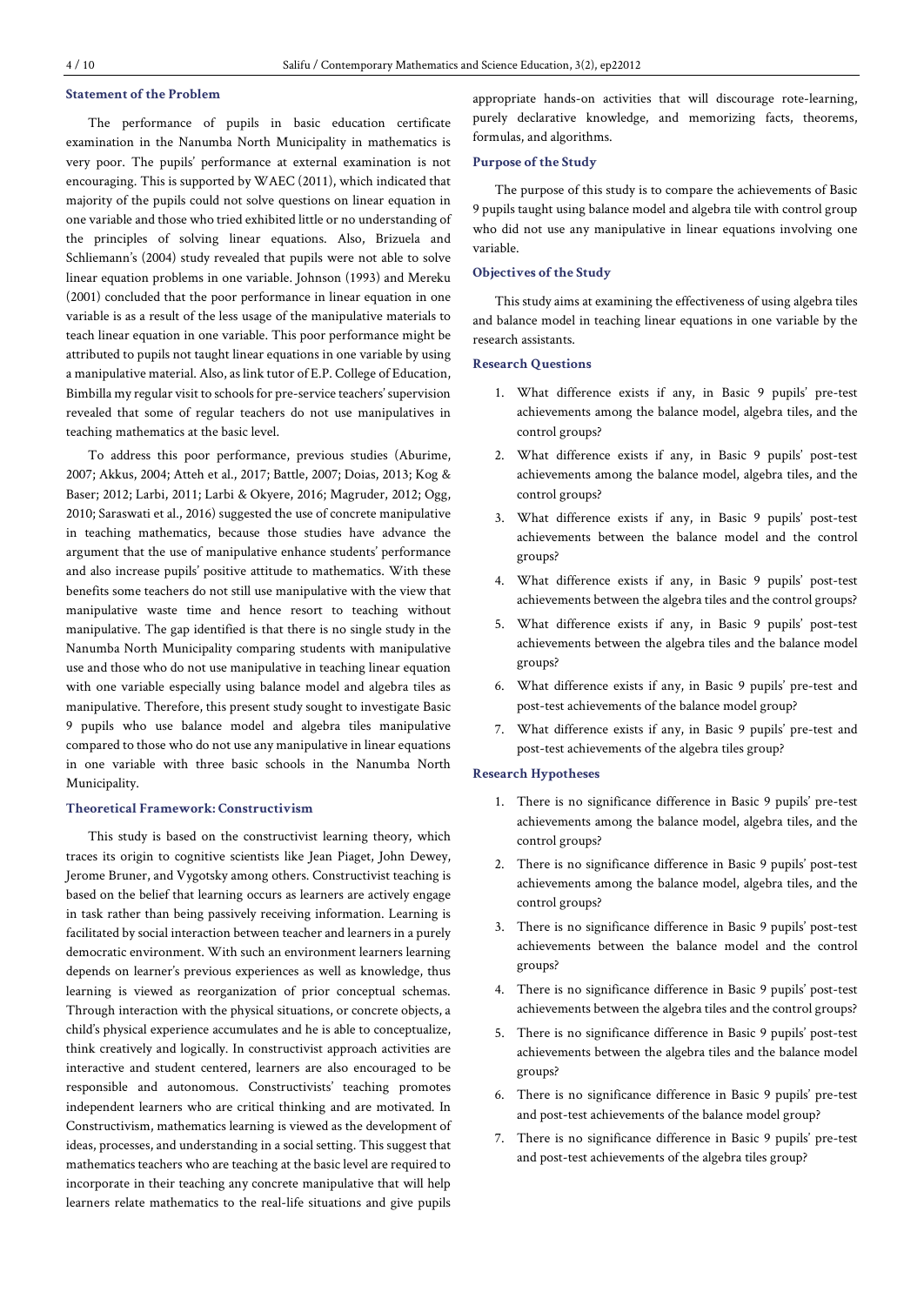# **METHODOLOGY OF THE STUDY**

### **Research Design**

The research design was quasi-experimental methods, specifically the nonequivalent groups pre-test–post-test control or comparison group designs. The study was carried out using balance model and algebra tiles activities to improve Basic 9 pupils' performance in linear equations with one variable.

### **Population, Sample and Sampling Procedure**

The population was all Basic 9 pupils of all junior high schools in Bimbilla Municipality. The sample was 120 Basic 9 pupils comprising of 70 males and 50 females from three junior high schools. Multi-stage cluster sampling procedures was adopted to select the schools in the municipality and three intact classrooms for the study. The average age of Basic 9 pupils was 15 years.

# **Instruments and Pilot Study**

The instrument used in this study was achievement test on linear equations with one variable designed by the researcher. Both the preand post-test were ten essay type questions measuring Basic 9 pupils' competencies on solving linear equations in one variable. Specifically solving linear equations of the form ax=b, ax+b=c, and ax+b=cx+d. Each question was marked out of five marks with a maximum score of 50 marks. The instrument was piloted in a junior high school in the Tamale Metropolis to 30 pupils.

# **Validity and Reliability**

The test items were validated by an experienced mathematics senior lecturer and two colleagues of the researcher's department. The validation of the test was based on the concepts, skills, difficulty level and clarity of the questions as well as the language. The experts' comments and recommendations were used to improve the test items. Split-half test method was used to calculate the reliability coefficient which was 0.81. This value indicates a high degree of reliability of the instrument which is acceptable according to Salifu (2018).

# **Independent and Dependent Variable**

The independent variables in this study were teaching methods using algebra tiles, balance model and traditional method. The dependent variable is the scores from the pre and post-test from the various groups in linear equations involving one variable.

### **Procedure and Data Collection**

Before the start of the study, three mathematics pre-service teachers of E.P. College of Education, Bimbilla were trained at a workshop to teach the three groups namely the control group, balance model group and algebra tiles group for one week, in junior high schools A, B, and C respectively. These trained pre-service teachers served as research assistants for the study and were teaching in those junior high schools. **Table 1** shows the summary of the procedure.

#### *Phase1*

After permission was granted to the research assistants by the selected basic schools head teachers, pre-test on linear equations in one variable was administered to Basic 9 pupils of school A (control group), school B (balance model group), and school C (algebra tiles group) on 21<sup>st</sup> January, 2020 a week before the intervention. The pre-test consisted of 10 essay type questions for 1 hour 30-minute duration. Each pupil was given a printed question paper and answer sheets. The questions covered the following linear equations of the form ax=b, ax+b=c, ax+b=cx+d concepts. Random numbers 01-40 were generated from Microsoft Excel to identify the Basic 9 pupils on the pre-test and post-test instead of participants' names. The researcher and the research assistants invigilated the pre-test together.

#### *Phase 2*

The treatment duration for all the groups was from  $27<sup>th</sup>$  January, 2020 to 7<sup>th</sup> February, 2020. The schools' regular timetable was used for the interventions. There were three meetings per week in a school. The control group without any manipulative was taught by one of the preservice teachers of E.P. College of Education, Bimbilla with Basic 9 pupils of junior high school A. The concepts treated on solving linear equations in one variable were on ax=b, ax+b=c, ax+b=cx+d.

The experimental group1 (balance model group) had their lessons on solving linear equations in one variable with concepts on ax=b, ax+b=c, ax+b=cx+d by using balance model approach taught by one of the pre-service teachers of E. P. College of Education, Bimbilla with Basic 9 pupils of junior high school B. During this intervention, the square box made from cardboard was used to represent the x-variable and squeezed A4 papers sellotape into circular shapes were also used to represent constant values. The strategy used was (1) use balance model to model linear equations in one variable, (2) draw pictures representing the balance model, and (3) working the linear equations using algebraic notation.

The last pre-service teacher of E.P. College of Education, Bimbilla taught experimental group 2 with algebra tiles with Basic 9 pupils of junior high school C. The concept treated were on ax=b, ax+b=c, ax+b=cx+d on solving linear equations in one variable. During the intervention of this study, the algebra tiles that were used were the small squares representing the constant values while the oblong rectangles represented the x-variables. The bigger algebra tile was however not used because this study focused on linear equations with one variable concepts and not quadratic equations that makes use of the bigger algebra tiles. The strategy used was (1) use algebra tiles to model linear equations in one variable,  $(2)$  draw pictures representing the tiles, and (3) working the linear equations using algebraic notation.

#### *Phase 3*

After treatment on  $7^{\text{th}}$  February, 2020, the pupils were asked to use the weekend for revision and comeback to write the post-test on 11<sup>th</sup> February, 2020. The post-test conducted to all the groups with 1 hour 30-minute duration for 10 essay type questions similar to the pre-test, it was supervised by the researcher and research assistants.

# **Table 1.** Summary of the procedure

| Groups                                     | <b>Phase 1</b> | Phase 2                        | Phase 3   |  |
|--------------------------------------------|----------------|--------------------------------|-----------|--|
| Control group without manipulative         | Pre-test       | Treatment without manipulative | Post-test |  |
| Experimental group 1 (balance model group) | Pre-test       | Treatment with balance model   | Post-test |  |
| Experimental group 2 (algebra tiles group) | Pre-test       | Treatment with algebra tiles   | Post-test |  |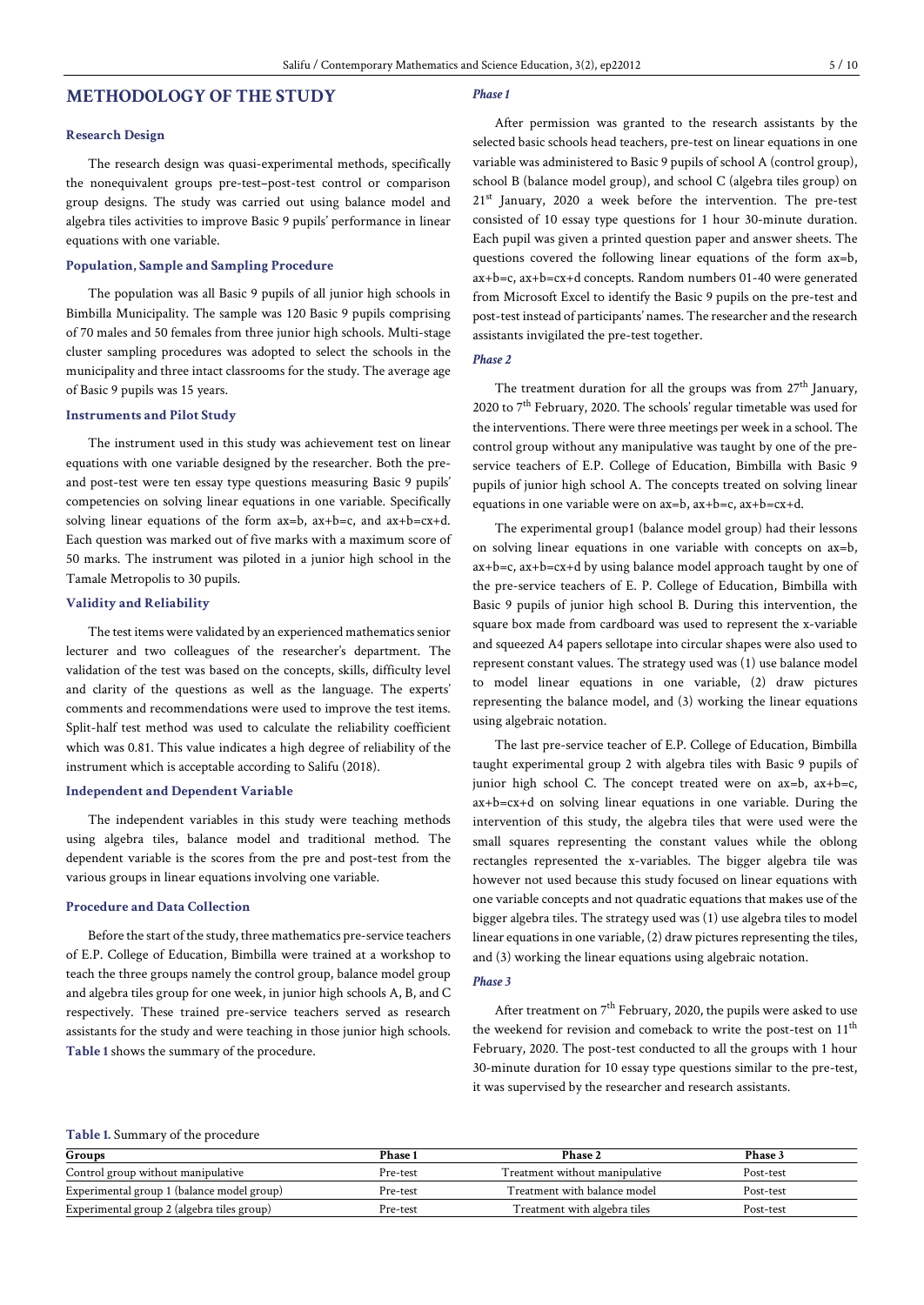#### **Table 2.** Descriptive statistics of pre-test scores of control group, balance model, and algebra tiles group

| Group                        |     | Mean  | <b>SD</b> | SЕ   | Minimum | Maximum |
|------------------------------|-----|-------|-----------|------|---------|---------|
| Control group pre-test       | 40  | 32.08 | 5.95      | .941 | 20.00   | 40.00   |
| Balance model group pre-test | 40  | 32.05 | 5.56      | .878 | 25.00   | 40.00   |
| Algebra tiles group pre-test | 40  | 31.18 | 6.08      | .961 | 25.00   | 40.00   |
| Total                        | 120 |       |           |      |         |         |

Note. SD: Standard deviation; SE: Standard error

**Table 3.** One-way ANOVA pre-test scores of control group, balance model, and algebra tiles group

| Group          | Sum of squares | aı  | <b>Mean square</b> |      | Sig.    |
|----------------|----------------|-----|--------------------|------|---------|
| Between groups | 21.017         |     | 10.508             | .305 | 72<br>. |
| Within groups  | 4.026.450      |     | 34.414             |      |         |
| Total          | 4.047.467      | 119 |                    |      |         |

#### **Table 4.** Descriptive statistics of post-test scores of control group, balance model, and algebra tiles group

| Group                         |     | Mean  | SD   | SЕ   | Minimum | Maximum |
|-------------------------------|-----|-------|------|------|---------|---------|
| Control group post-test       | 40  | 41.53 | 4.13 | .653 | 32.00   | 45.00   |
| Balance model group post-test | 40  | 44.55 | 4.34 | .687 | 38.00   | 48.00   |
| Algebra tiles group post-test | 40  | 45.58 | 2.93 | .463 | 37.00   | 48.00   |
| Total                         | 120 |       |      |      |         |         |

Note. SD: Standard deviation; SE: Standard error

**Table 5.** One-way ANOVA post-test scores of control group, balance model, and algebra tiles group

| Group          | Sum of squares |     | <b>Mean square</b> |       | <b>S1g</b> |
|----------------|----------------|-----|--------------------|-------|------------|
| Between groups | 354.717        |     | 177.358            | 1.956 | .000       |
| Within groups  | .735.650       |     | 14.835             |       |            |
| Total          | 2.090.367      | 119 |                    |       |            |

#### **Data Analysis**

The data that was collected from the Basic 9 pupils on the various groups were analyzed using statistical package for social science (SPSS) software version 16.0 and Microsoft Excel 2010. Descriptive statistics, paired sample t-test, independent sample t-test, and one-way analysis (ANOVA) were used to analyze the data. The Cohen's "d" effect size was also calculated to determine the level of the impact of the interventions.

# **RESULTS AND DISCUSSION**

The findings of this study are discussed according to research questions.

# **Research Questions 1**

From **Table 2**, the results of the Basic 9 pupils' pre-test among the control group, balance model, and algebra tiles group are M=32.08, SD=5.95; M=32.05, SD=5.56; and M=31.18, SD=6.08,respectively. The minimum and maximum scores among the group of Basic 9 pupils are Min=20.00, Max=40.00; Min=25.00, Max=40.00; Min=25.00, Max=40.00 are for control group, balance model, and algebra tiles group, respectively. The spread of majority of the score for the control group was within 26.13-38.03, while that of the balance model and algebra tiles group are 26.49-37.61 and 25.10-37.26, respectively. By this result it was difficult to figure out whether there was significant difference among the groups, so the one-way ANOVA was employed to test whether or not differences exist between control group, balance model, and algebra tiles group. Some of the Basic 9 pupils encountered difficulties in dividing both side by a coefficient, grouping like terms and removal of brackets in their attempt to solve some of the linear equations in one variable.

The results from **Table 3**, using the one-way ANOVA pre-test scores of control group, balance model, and algebra tiles group show that there is no statistically significant difference between the groups at F(2, 117)=.305, p=.737>.005; hence, the Basic 9 pre-test achievements of control group, balance model, and algebra tiles group are the same. This implies that the null hypothesis is upheld. This finding totally corroborates with findings of Aburime (2007) whose study groups in pre-test did not reveal significant difference.

#### **Research Questions 2**

From **Table 4**, the results of the Basic 9 pupils' post-test results revealed that the control group, balance model, and algebra tiles group are M=41.53, SD=4.13 with majority Basic 9 pupils score spread between 37.40-45.66, M=44.55, SD=4.34 with majority score range of 40.21-48.89, M=45.58, SD=2.93, and finally with majority score range of 42.65-48.51, respectively.

The minimum and maximum scores among the group of Basic 9 pupils are Min=32.00, Max=45.00; Min=38.00, Max=48.00; and Min=37.00, Max=48.00 are for control group, balance model, and algebra tiles group, respectively. With this result it was obvious that difference exist among the groups, so the one-way ANOVA was used to detect the difference between control group, balance model, and algebra tiles group.

The results from **Table 5**, the one-way ANOVA post-test scores of control group, balance model, and algebra tiles group shows that there is statistically significant difference between the groups at F(2, 117)=11.956, p=.000<.005; hence, at least two groups of the Basic 9 pupils post-test achievements of control group, balance model, and algebra tiles group differs. In order to detect the differences between the groups that differs the post-hoc analysis was used as in **Table 6**.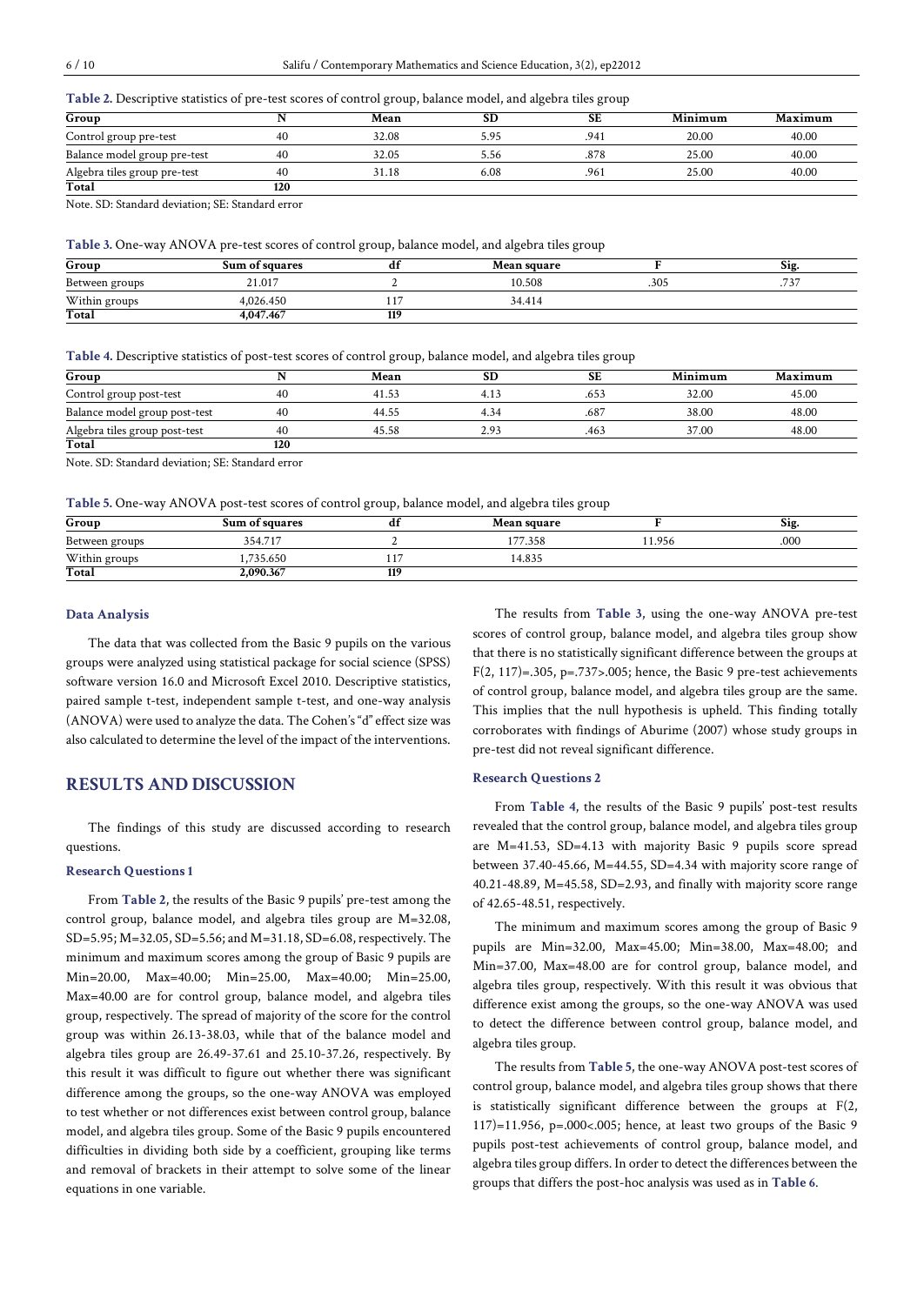|                               |                                                             |                       |      |      | 95% confidence interval |             |
|-------------------------------|-------------------------------------------------------------|-----------------------|------|------|-------------------------|-------------|
|                               | Groups for intervention $(I)$ Groups for intervention $(I)$ | Mean difference (I-J) | SЕ   | Sig. | Lower bound             | Upper bound |
| Control group post-test       | Balance model group                                         | $-3.025$              | .861 | .002 | $-5.0695$               | $-.9805$    |
|                               | Algebra tiles group                                         | $-4.050$              | .861 | .000 | $-6.0945$               | $-2.0055$   |
|                               | Control group                                               | 3.025                 | .861 | .002 | .9805                   | 5.0695      |
| Balance model group post-test | Algebra tiles group                                         | $-1.025$              | .861 | .461 | $-3.0695$               | 1.0195      |
|                               | Control group                                               | 4.050                 | .861 | .000 | 2.0055                  | 6.0945      |
| Algebra tiles group post-test | - -                                                         | .                     | .    | .    | .                       | - - - - -   |

**Table 6.** Post-hoc one-way ANOVA post-test scores of control group, balance model, and algebra tiles group

Note. \*The mean difference is significant at the 0.05 level; SE: Standard error

| Table 7. Independent sample t-test of post-test scores of control group and balance model group |  |  |
|-------------------------------------------------------------------------------------------------|--|--|
|                                                                                                 |  |  |

| Group                                                                                                                                                                                                                                                                                            |    | Mean        | <b>SD</b> | SE mean | di |       | Sig. (2-tailed) |
|--------------------------------------------------------------------------------------------------------------------------------------------------------------------------------------------------------------------------------------------------------------------------------------------------|----|-------------|-----------|---------|----|-------|-----------------|
| Control group post-test                                                                                                                                                                                                                                                                          | 40 | 41<br>41.53 | 1.132     | .653    | πo |       |                 |
| Balance model group post- test                                                                                                                                                                                                                                                                   | 40 | 44.55       | +.344     | .687    |    | 3.191 | .002            |
| $\mathbf{M}$ and $\mathbf{M}$ and $\mathbf{M}$ and $\mathbf{M}$ and $\mathbf{M}$ and $\mathbf{M}$ and $\mathbf{M}$ and $\mathbf{M}$ and $\mathbf{M}$ and $\mathbf{M}$ and $\mathbf{M}$ and $\mathbf{M}$ and $\mathbf{M}$ and $\mathbf{M}$ and $\mathbf{M}$ and $\mathbf{M}$ and $\mathbf{M}$ and |    |             |           |         |    |       |                 |

Balance model group 1.025 .861 .461 -1.0195 3.0695

Note. SD: Standard deviation; SE: Standard error

**Table 8.** Independent sample t-test of post-test scores of control group and algebra tiles group

|                                |    |             | __    | __      |        |       |                  |
|--------------------------------|----|-------------|-------|---------|--------|-------|------------------|
| Group                          |    | Mean        | ъIJ   | SE mean |        |       | $Sig. (2-tailed$ |
| Control group post-test        | 40 | 1.53<br>4   | 4.132 | .653    |        |       |                  |
| Algebra tiles group post- test | 40 | 45.58<br>45 | 2.925 | .463    | 70.244 | 5.059 | .000             |
|                                |    |             |       |         |        |       |                  |

Note. SD: Standard deviation; SE: Standard error

From **Table 6**, there was significant difference between the balance model group and control group with a mean difference of 3.025 and statistically significant at .002. Also, statistically significant difference was noticed between algebra tiles group and control group with a mean difference 4.050 and p-value of .000. Finally, the result showed that there was no significant difference between algebra tiles group and balance model group, because mean difference was 1.025 and significant value of .461. This implies that the null hypothesis is rejected.

This result is similar to the studies of Aburime (2007), Akkus (2004), Battle (2007), Doias (2013), Gurbuz (2010), Gurbuz and Toprak  $(2014)$ , and Ogg  $(2010)$  whose findings indicated that students who used manipulatives performed better than their counterparts who were taught without any manipulative. The differences existed because of the good intervention adopted by the research assistants in the study. The improvement of achievement for the balance model and algebra tiles groups in the treatments could be attributed to the Basic 9 pupils grasped of applying principles such as addition property of equality, subtraction property of equality, multiplication property of equality and division property of equality. The improved performance could also be attributed to the Basic 9 pupils been able to divide both sides by the coefficient of the variable in the given equations and group like terms on both sides of the equation before simplifying with very few mistakes.

#### **Research Question 3**

The results of independent samples t-test in **Table 7** showed a statistically significant difference in posttest mean scores at  $t(78)$ =-3.191, p=.002<.05 between control group and balance model group. The balance model group recorded high mean performance (M=44.55, SD=4.344) than the control group taught without any manipulative (M=41.53, SD=4.132). This signifies the rejection of the null hypothesis. The difference between their means was 3.02. This finding indicates that Basic 9 pupils' performance in linear equation in one variable with balance model approach is better than the control group without the usage of any manipulative. This supports the findings of Akkus (2004) and Gurbuz and Toprak (2014) who stated that students who used the balance model approach in their studies performed

significantly better than their colleagues in control group. The spread of majority of the score for the control group was 37.40-45.66 while that of the balance model group was within 40.21-48.89. The balance model group performance could be due to the constructivist approach adopted by the research assistants where they ensure that the pupils worked collaboratively and related real-world situations to mathematical symbolism and verbalized mathematical thinking. The research assistant also allowed pupils to discussed mathematical ideas and concepts in a democratic environment. The balance model group pupils improved in their skills of dividing both side by a coefficient, grouping like terms correctly and removal of brackets in their attempt to solve some of the linear equations in one variable was excellent. The effect size d=0.71 which is large effect size. Detail calculation is shown below:

$$
Cohen's d = \frac{M_2 - M_1}{\sqrt{\frac{(SD_1)^2 + (SD_2)^2}{2}}} = \frac{44.55 - 41.53}{\sqrt{\frac{(4.344)^2 + (4.132)^2}{2}}} = \frac{3.02}{\sqrt{\frac{18.87 + 17.07}{2}}} = \frac{3.02}{4.239} = 0.71
$$

The Cohen's d value of 0.71 indicates a large effect size. This means that 71% of the variance in the scores of the post-test of the balance model group revealed that the teaching method was good. Also, it means that there was massive improvement in balance model group achievement in linear equation with one variable.

#### **Research Question 4**

From **Table 8**, the results showed significant difference between mean performances of Basic 9 pupils' scores in post-test. Control group post-test mean score (M=41.53, SD=4.132) compared to algebra tiles group  $(M=45.58, SD=2.925)$  was statistically different  $[t(70.244)=-$ 5.059, p=.000<.05]. Therefore, the null hypothesis is rejected. The mean difference was 4.05 in favor of algebra tiles group. The spread of majority of the score for the control group was within 37.40-45.66, while that of the algebra tiles group are 42.66-48.51. This result is related to findings of Gurbuz and Toprak (2014), Kog and Baser (2012), Larbi (2011), Larbi and Okyere (2016), and Saraswati et al. (2016) whose various studies indicated significant difference in favor of experimental group using algebra tiles as compared to control group.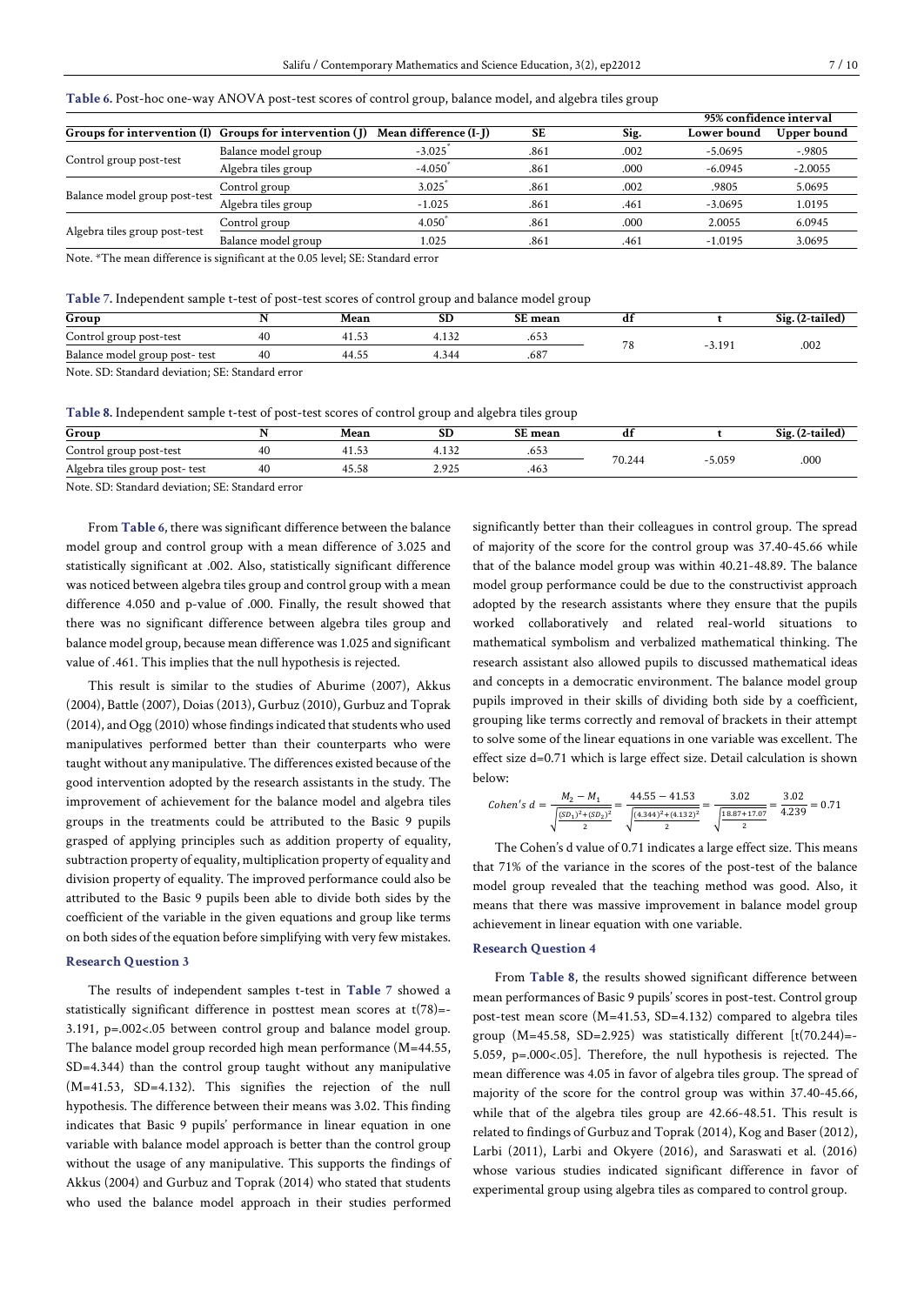| Group                              |    | Mean       | œ<br>ىرى   | nт<br>i mean | d.     |       | <u>_</u><br>519<br>g. (2-tailed |
|------------------------------------|----|------------|------------|--------------|--------|-------|---------------------------------|
| Balance model group post-test      | 40 | 44<br>7. ت | 344<br>٠., | .687         | 68.342 |       | .22C                            |
| Algebra<br>i tiles group post-test | 40 | 45.58      | 2.925      | .463         |        | 1.238 |                                 |

Note. SD: Standard deviation; SE: Standard error

**Table 10.** Paired sample t-test of pre-test and post-test scores of balance model group

| Group                                           |    | Mean  | SD    | <b>SE</b> mean |    |        | Sig. (2-tailed |
|-------------------------------------------------|----|-------|-------|----------------|----|--------|----------------|
| Balance model group post-test                   | 40 | 44.55 | 4.344 | .68            | 39 |        |                |
| Balance model group pre-test                    |    | 32.05 | 5.556 | .875           |    | 10.753 | .000           |
| Note CD: Standard doviation: CE: Standard orror |    |       |       |                |    |        |                |

SD: Standard deviation: SE: Standard error

| Group                         |    | Mean  | SD    | <b>SE</b> mean | d1 |        | tailed<br>S12. |
|-------------------------------|----|-------|-------|----------------|----|--------|----------------|
| Algebra tiles group post-test | 40 | 45.58 | 2.926 | 4626           | າດ | 15.042 | .000           |
| Algebra tiles group pre-test  | 40 | 31.18 | 6.076 | .9607          |    |        |                |

Note. SD: Standard deviation; SE: Standard error

The differences in this study could be as a result of the exhibition of the constructivist theory employed by the research assistants where they ensured that Basic 9 pupils worked collaboratively and allowed them to think divergently to find a variety of waysto solve the problems in linear equations in one variable. The algebra tiles group pupils' performance was due to minimal mistakes in dividing both side by a coefficient, grouping like terms correctly and removal of brackets in their attempt to solve some of the linear equations in one variable was excellent. In the intervention, the Basic 9 pupils took ownership of their learning experiences and developed a lot of confidence in the intervention process. The effect size of the treatment was calculated to determine the extent of the intervention. The effect size d=1.13, which is large effect size. Detail calculation is shown below:

$$
Cohen's d = \frac{M_2 - M_1}{\sqrt{\frac{(SD_1)^2 + (SD_2)^2}{2}}} = \frac{45.58 - 41.53}{\sqrt{\frac{(2.925)^2 + (4.132)^2}{2}}} = \frac{4.05}{\sqrt{\frac{8.56 + 17.07}{2}}} = \frac{4.05}{3.58} = 1.13
$$

The Cohen's d of 1.13 indicates a large effect size, signifying that 113% of the variance in the scores of algebra tiles group was a massive intervention in the post-test. It implies that algebra tiles as an instructional tool had a positive impact on the Basic 9 pupils' achievement in linear equations in one variable.

# **Research Question 5**

From **Table 9**, the results of post-test of balance model group  $(M=44.55, SD=4.344)$  is compared to algebra tiles group  $(M=45.58,$ SD=2.925) with t(68.342)=-1.238, p=.220>.05 using independent sample t-test indicate no significant difference between the balance model and algebra tiles group; hence, the groups were at same level after the treatment. Since there is no significance difference hence no effect size for the two groups. This result agrees with the findings of Akkus (2004) and Kog and Baser (2012) who also indicated that there was no significant difference between student who use balance model and algebra tiles because both groups were taught the same constructivist theorem. The spread of majority of the score for the balance model and algebra tiles group are 40.21-48.89 and 42.67-48.51, respectively. Therefore, the null hypothesis is upheld.

#### **Research Question 6**

The results of paired samples t-test in **Table 10** showed a statistically significant difference in pre-test and posttest mean scores at t(39)=10.753, p=.000<.05 between pre-test and post-test of the balance model group. The post-test recorded high mean performance (M=44.55, SD=4.344) better than the pre-test (M=32.95, SD=5.556). A mean difference of 12.5 was revealed in favor of the post-test. This finding indicates that Basic 9 pupils' performance in linear equation in one variable in post-test is better than pre-test. The pre-test scores of the balance model were within the range 26.49-37.61, while that of post-test of the same group was in the range 40.21-48.89. This implies that the null hypothesis is rejected.

This study also corroborates with that of Amoako (2013), Atteh et al. (2017), and Fiakumah (2012), where students' performance in posttest was better than their pre-test in a study that focused on balance model method in solving linear equation and inequalities in one variable. The performance in the post-test was as a result of the pupils gaining confidence during the intervention in their abilities to find solutions to mathematical problems using the constructivist approach. During the intervention the pupils came up with their own ideas most of the time without relying on the directions of the research assistants to solve problems in groups. The effect size of the balance model treatment was calculated to determine the extent of the intervention. The effect size d=1.70, which is large effect size. The detail calculation is shown below:

$$
d = \frac{t - value}{\sqrt{n}} = \frac{10.753}{\sqrt{40}} = \frac{10.753}{6.32} = 1.70
$$

The Cohen's d of 1.70 signifies a large effect size. This means that 170% of the variance in pre-test and post-test the scores of the balance model group in linear equation with one variable were due to the intervention. Also, it means that there was massively improvement in the understanding and achievement of the concept in linear equation with one variable from pre-test and post-test. It also revealed that balance model as an instructional tool had a positive impact on Basic 9 pupils in linear equation in one variable.

#### **Research Question 7**

The results of paired samplest-test in **Table 11**showed a statistically significant difference in pre-test and posttest mean scores at t(39)=15.042, p=.000<.05 between pre-test and post-test of the algebra tiles group. The post-test recorded high mean performance (M=45.58, SD=2.926) better than the pre-test (M=31.18, SD=6.076). Hence, the null hypothesis is rejected. This finding indicates that Basic 9 pupils' performance in linear equation in one variable in post-test is better than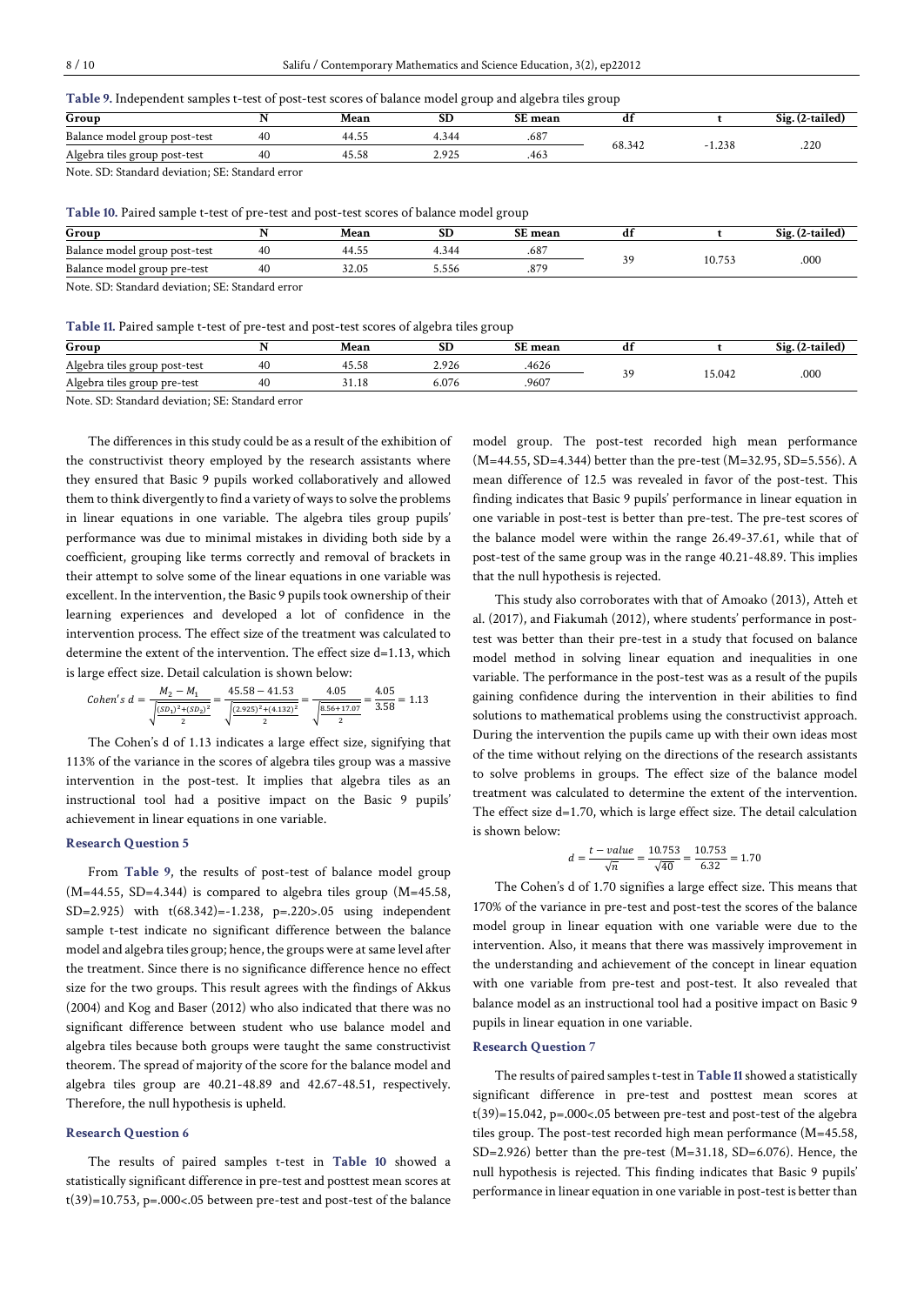$$
d = \frac{t - value}{\sqrt{n}} = \frac{15.042}{\sqrt{40}} = \frac{15.042}{6.32} = 2.38
$$

The Cohen's d of 2.38 indicates large effect size. It means 238% of the variance in the scores between the pre-test and the post-test of the algebra tile group was due to the teaching method using algebra tiles for teaching. Algebra tiles as an instructional tool had a positive impact on the Basic 9 pupils' achievement in linear equation in one variable.

### **Major Findings**

- 1. There was no significant difference in Basic 9 pupils' pre-test between the control group, balance model group, and algebra tiles group in linear equation in one variable.
- 2. There was significant difference in Basic 9 pupils in post-test in favor of balance model group over the control group with large effect size in linear equations with one variable.
- 3. Also, significant difference in Basic 9 pupils in post-test favored algebra tiles group over the control group with large effect size in linear equations with one variable.
- 4. The balance model group achievements improved drastically in post-test better than their pre-test scores with large effect size.
- 5. The algebra tiles group achievements improved drastically in post-test better than their pre-test scores large effect size.
- 6. There was no significant difference in Basic 9 pupils' post-test between the balance model group and algebra tiles group in linear equation in one variable.

# **CONCLUSION**

The Basic 9 pupils of the experimental groups (algebra tiles and balance model) outperformed their counterparts in the control group who did not use any manipulative in solving linear equations in one variable in post-test achievements comparison. The performance with regards to experimental groups could be due to constructivist approach used by the research assistants. This ensured pupils collaborative work and divergent thought with enhanced confidence. Thus, this minimizes their mistakes in dividing both sides of an equation by a coefficient, grouping like terms, and removing brackets in linear equations.

#### **Recommendation**

Based on the findings of this study, it is recommended that Basic School mathematics teachers should use the balance model and algebra tiles in the teaching and learning of linear equations in one variable because it will help improve performance in mathematics. Also, mathematics teachers are encouraged and expected to explore instructional strategies such as the balance model and algebra tiles in the teaching and learning of linear equations in one variable because it shifts the focus from a teacher-centred to a learner-centred. Finally, school based workshop should be organized every academic year to train teachers on how to use manipulatives effectively.

**Author notes:** The author approves final version of the article.

**Funding:** The author received no financial support for the research and/or authorship of this article.

**Declaration of interest:** The author declares no competing interest.

**Data availability:** Data generated or analyzed during this study are available from the author on request.

# **REFERENCES**

- Aburime, F. E. (2007). How manipulatives affect the mathematics achievement of students in Nigerian schools. *Educational Research Quarterly*, *31*(1), 3-15.
- Akkus, O. (2004). *The effects of multiple representations-based instruction on seventh grade students' algebra performance, attitude toward mathematics, and representation preference* [Unpublished doctoral dissertation]. Middle East Technical University.
- Amoako, J. (2013). *Using the balance model to improve the understanding of the principles of solving linear equations in one variable at Buasi Roman Catholic Junior High School* [Master's thesis, University of Education, Winneba].
- Atteh, E., Andam, E. A., Amoako, J., Denteh, W., & Wiafe, F. (2017). The impact of using balance model in teaching linear equation. *Archives of Current Research International, 11*(3), ACRI.35310. <https://doi.org/10.9734/ACRI/2017/35310>
- Battle, T. S. (2007). *Infusing math manipulatives: The key to an increase in academic achievement in the mathematics classroom*. <https://files.eric.ed.gov/fulltext/ED498579.pdf>
- Brahier, D. J. (2016). *Teaching secondary and middle school mathematics*. Routledge. <https://doi.org/10.4324/9781315685502>
- Brizuela, B., & Schliemann, A. (2004). Ten-year old students solving linear equations. *For the Learning of Mathematics, 24*(2), 33-40. [http://flm-journal.org/articles/1B12DE724121000F472E47AF244](http://flm-journal.org/articles/1B12DE724121000F472E47AF244AE3.pdf) [AE3.pdf](http://flm-journal.org/articles/1B12DE724121000F472E47AF244AE3.pdf)
- Cass, M., Cates, D., Smith, M., & Jackson, C. (2003). Effects of manipulative instruction on solving area and perimeter problems by students with learning disabilities. *Learning Disabilities: Research & Practice*, *18*(2), 112-120. [https://doi.org/10.1111/1540-5826.](https://doi.org/10.1111/1540-5826.00067) [00067](https://doi.org/10.1111/1540-5826.00067)
- Chappell, M. F., & Strutchens, M. E. (2001). Creating connections: Promoting algebraic thinking with concrete models. *Mathematics Teaching in The Middle School*, *7*(1), 20-25. [https://doi.org/10.](https://doi.org/10.5951/MTMS.7.1.0020) [5951/MTMS.7.1.0020](https://doi.org/10.5951/MTMS.7.1.0020)
- Doias, E. D. (2013). *The effect of manipulatives on achievement scores in the middle school mathematics class* [Ed.D. dissertation, Lindenwood University]*.*
- Dugopolski, M. (2002). *Elementary and intermediate algebra*. McGraw Hill.
- Dugopolski, M. (2006). *Algebra for college students*. McGraw Hill.
- Fiakumah, W. K. (2012). *Using beam balance to assist DBE students to improve on their conceptual knowledge of linear inequalities in one variable* [Master's thesis, University of Education, Winneba].